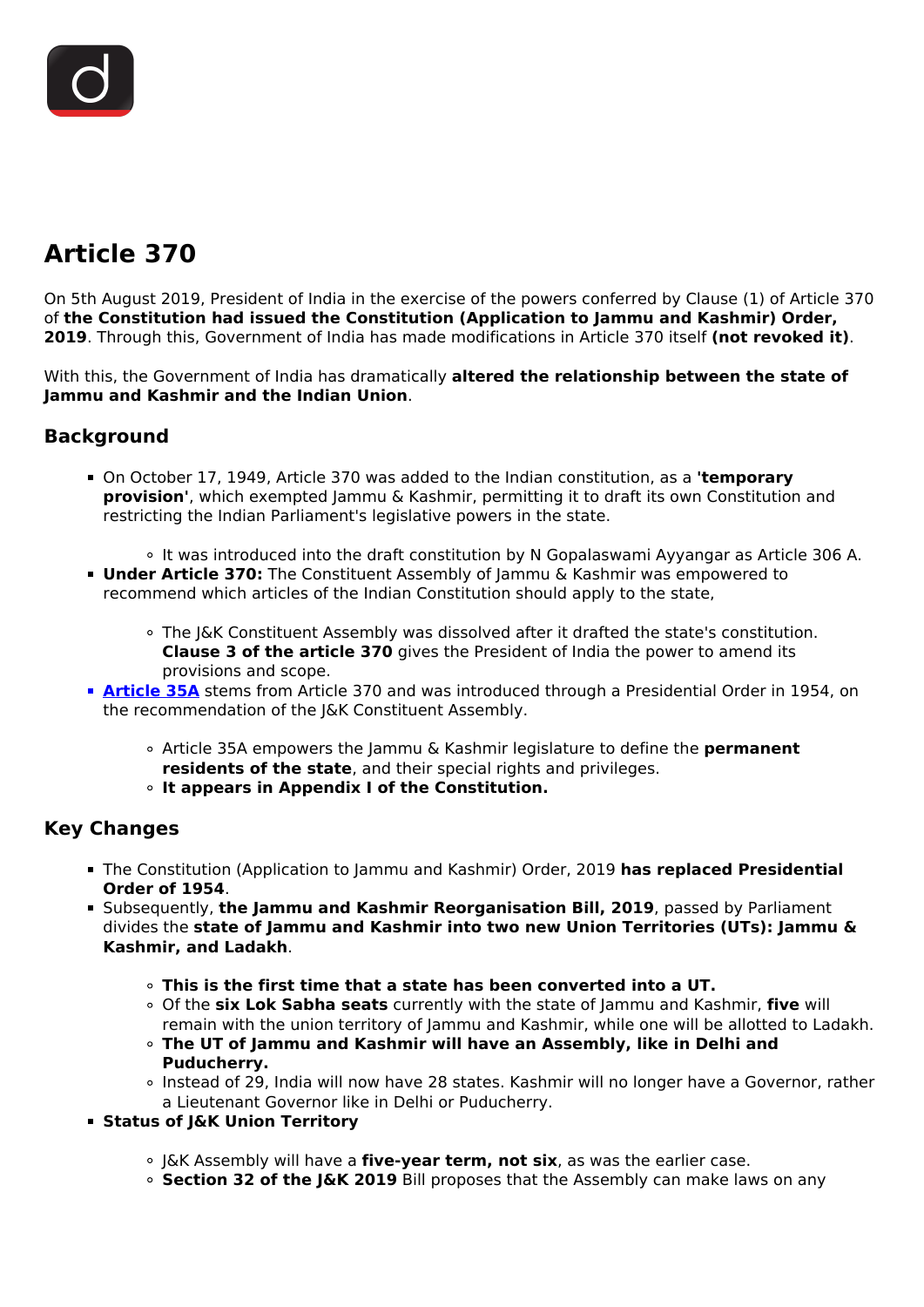subjects in the State and Concurrent lists **except on state subjects relating to "public order" and "police"**.

- This is **similar to Article 239 A** of the Constitution that is applicable to Union Territories of Puducherry and Delhi.
- However, **by insertion of Article 239AA** and by virtue of the **69th Constitutional Amendment, the Delhi Assembly cannot legislate on matters in entry 18 of the State List, i.e. land**.
- **In the case of J&K, the Assembly can make laws on land.**
- **The special status provided to J&K under Article 370 will be abolished.**
	- Jammu & Kashmir will **no longer have the separate constitution, flag or anthem**.
	- The citizens of Jammu and Kashmir will **not have dual citizenship**.
	- As the new union territory of Jammu and Kashmir will be subject to the Indian Constitution, **its citizens will now have the Fundamental Rights** enshrined in the **Indian constitution**.
	- Article 360, which can be used to declare a **Financial Emergency, will now also be applicable**.
	- **All laws passed by Parliament** will be applicable in Jammu and Kashmir, including the **Right to Information Act and the Right to Education Act**.
	- **The Indian Penal Code will replace the Ranbir Penal Code of Jammu and Kashmir.**
	- **Article 35A,** which originates from the provisions of Article 370 **stands null and void**.
		- Since Presidential Order has extended all provisions of the Constitution to Jammu and Kashmir, including the chapter on Fundamental Rights, **the discriminatory provisions under Article 35A will now be unconstitutional**.

#### **The Need for Changes**

- Article 370 was added in the Indian constitution to **provide autonomy to J&K**.
	- However, it failed to address the well-being of Kashmiris who have now endured **two generations of insurgency and violence**.
	- <sup>o</sup> It **contributed to the gap** between Kashmir and the rest of the nation.
- **International events**
	- The situation emerging in the western neighbourhood and the possible **re-ascendance of the Taliban in Afghanistan** call for greater attention and care.
	- More so, the emerging geopolitical dynamics in Afghanistan and the resultant **United States-Pakistan rapprochement** could have potentially led to more heat on the Kashmir situation in the months ahead.

### **Challenges**

- **Constitutional challenges**
	- Presidential order that sought to abrogate of Jammu and Kashmir's special status, according to Article 370 (3) the President would **require the recommendation of the constituent assembly of Jammu and Kashmir to make such a change**.
	- However, **the 2019 Presidential order adds a sub-clause to Article 367, replacing** the terms:
		- **"Constituent Assembly of Jammu and Kashmir" to mean "legislative Assembly of Jammu and Kashmir".**
		- **"Government of Jammu and Kashmir" to mean "Governor of Jammu and Kashmir acting on the aid and advice of the council of ministers".**
	- The government sought to dilute the autonomy under Article 370 **without bringing a Constitutional Amendment** that would require a two-thirds majority in the Parliament.